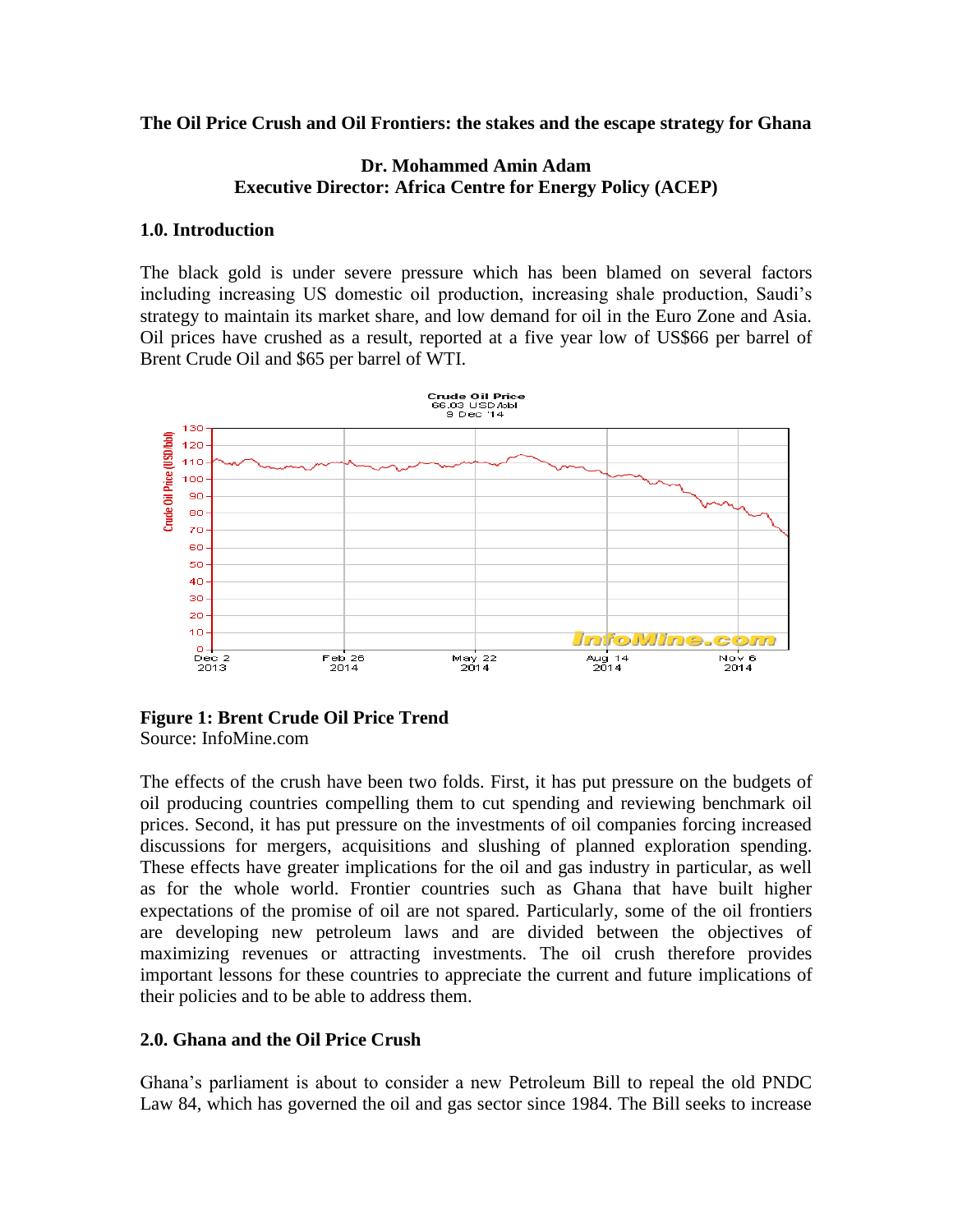the fiscal rates as well as introduce new fiscal terms. For example, the Bill increases carried participating interest from the current contractual 10% on exploration and development to a minimum of 15%. The new terms introduced in the Bill are capital gain tax and bonuses.

There is no doubt that with proven commercial reserves and commencement of commercial production, Ghana's risk profile has reduced significantly and should position the country to demand more for its oil and gas resources. However, given that more than 70% of Ghana's hydrocarbon basins remain unlicensed, one wonders whether Ghana's strategy to generate more revenues from the few exploration areas in future is unlikely to adversely affect its objective of attracting investments upstream. The oil crush therefore provides space for Ghana and other oil frontiers to reconsider their strategies in a way that balances their revenue capture objectives with investment objectives.

# **2.1. Oil prices affect oil investments in many ways**

Project economics based on the Net Present Value of future revenues is an important benchmark deriving investment decisions. Kosmos Energy for instance estimated its revenues for the Ghana Jubilee Project based on the 12-month un-weighted arithmetic average of the first-day-of-the-month price for the preceding twelve months, adjusted for anticipated market premium. With actual prices falling three years after the estimation, current revenues are already adversely affected. Therefore in spite that Kosmos recorded a net income of \$137 million in the third quarter of 2014, this was much lower than the \$215 million recorded same time in 2013. One of the major reasons for the decline in revenues is the decline in the company's realized price from \$112.52 in the third quarter of 2013 to \$95.26 same time in 2014. Oil prices are now below \$70 per barrel, and the effect could be more serious by end of the year.

Also, oil companies suffer from asset valuation for the purpose of borrowing to finance investments. The oil crush no doubt has negatively impacted on oil companies to the extent that some are writing down the carrying value of their assets. This further reduces their bank-borrowing base as price assumptions regarding future oil revenues change, undermining their ability to repay their debts. They lose their negotiation strength as well. The overall effect of the crush if extended over a longer period could reduce upstream investments greatly.

Already, Tullow Oil is going through many challenges although they may all not be attributed to the current oil price crush. Tullow oil shares have been reported to have lost by 43% since the start of the year due to lack of big exploration success and its failure to secure a deal to sell down part of its stake in the Ghana TEN project. Tullow's market capitalization has therefore fallen from more than £11bn in 2011 to £4.4bn, prompting speculations of a possible take over by some of the big companies. In July 2014, Tullow reported a net loss for the first half of the year after writing off more than [\\$400m in](http://www.ft.com/cms/s/0/d0e72914-17fd-11e4-b842-00144feabdc0.html?siteedition=uk)  [exploration costs.](http://www.ft.com/cms/s/0/d0e72914-17fd-11e4-b842-00144feabdc0.html?siteedition=uk) It is also reported to be planning a cut in its 2015 spending from between \$800 million to \$1 billion annually over the past two years to \$300 million due to worsening market conditions largely attributed to the oil crush.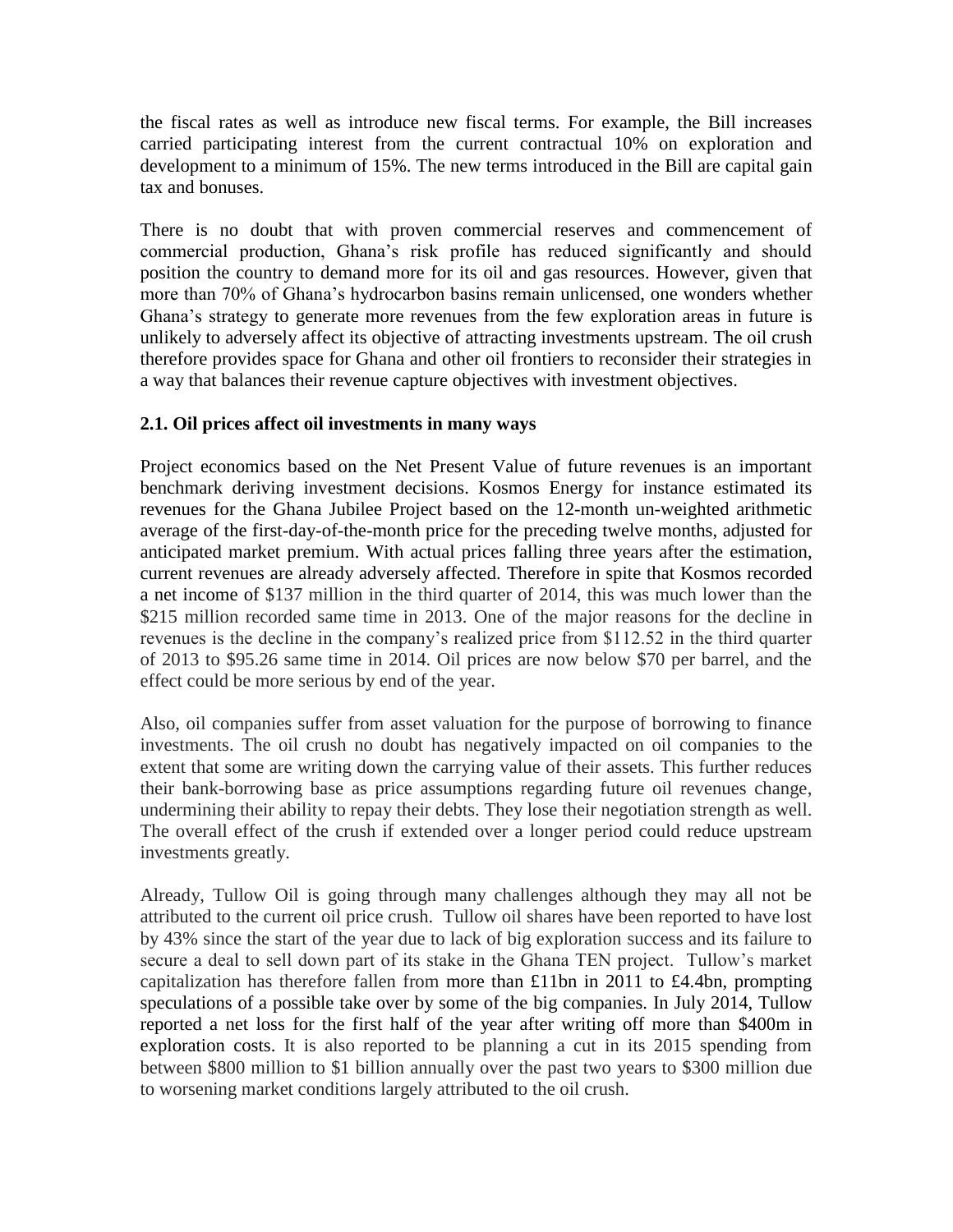## **2.2. Will the Ghana TEN project suffer?**

The Jubilee fields continue to produce quality crude oil increasing marginally annually. Ghana and its partners are however very hopeful of increasing production when the TEN project is completed by 2016. But all may not be well as project economics begin to realign to market conditions. It has been reported that TEN project economics was based on an oil price of \$80 per barrel. With oil prices below \$70 per barrel, industry watchers are skeptical about the schedule of the TEN project. Tullow Oil has assured that it would apply a greater share of its capital in 2015 to its core oil projects in West Africa including the Ghana TEN project estimated to cost the project partners \$4.9 billion and expected on-stream in 2016. However, this is at the expense of other projects in other countries. Tullow Oil has operations in Kenya, Uganda and Mauritania. It is not clear yet however, what the strategy of its partners in the project will be as uncertainty about market conditions continues.

It is still good news that the Operator of the project, Tullow Oil and GNPC consider the project a high priority for them given that they both need higher production levels to meet financial commitments in other projects. Tullow for instance has largely funded some of its Africa's operations with revenues from Jubilee, whilst GNPC has outlined ambitious investment projects to position itself as a major player in the industry. However depending on how long the oil crush holds, circumstances may warrant a review of plans by the partners.

## **2.3. Ghana Government Revenues Falling**

The oil crush increases the economic cost of the financial budgets of producing countries. The effects on the budget however differ by country. The Table below shows break-even oil prices required to balance the budgets of some producing countries.

| Producer                                   | <b>Oil price to balance Budget</b> |
|--------------------------------------------|------------------------------------|
| Kuwait, Qatar and the United Arab Emirates | \$90 per barrel                    |
| Iran                                       | \$136 per barrel                   |
| Venezuela and Nigeria                      | \$120 per barrel                   |
| Russia                                     | \$101 Per barrel                   |

**Table 1: Break-even price for balancing the Budget of Selected Oil Producers**

Although the Government of Ghana has already estimated down its 2015 oil price to \$93 per barrel from a realized price of \$107 per barrel in 2014, the effect of the price crush may not affect Ghana much. Unlike the countries referenced above, Ghana does not heavily depend on oil revenues to finance its budget.

With average oil production of 100,000 barrels, annual oil revenues have risen from \$444 million in 2011 to \$709 million in 2013. By end of third quarter 2014, oil revenues stood at \$780 million, about 1% of GDP and expected to end the year at 1.2% of GDP according to the Government's 2015 Budget and Economic Policy Statement. The projections for 2015 is put at \$1.2 billion but this is unlikely if the trend in oil prices continue into next year (See Figure 2 for Jubilee Oil Price Trend). Also, importing all of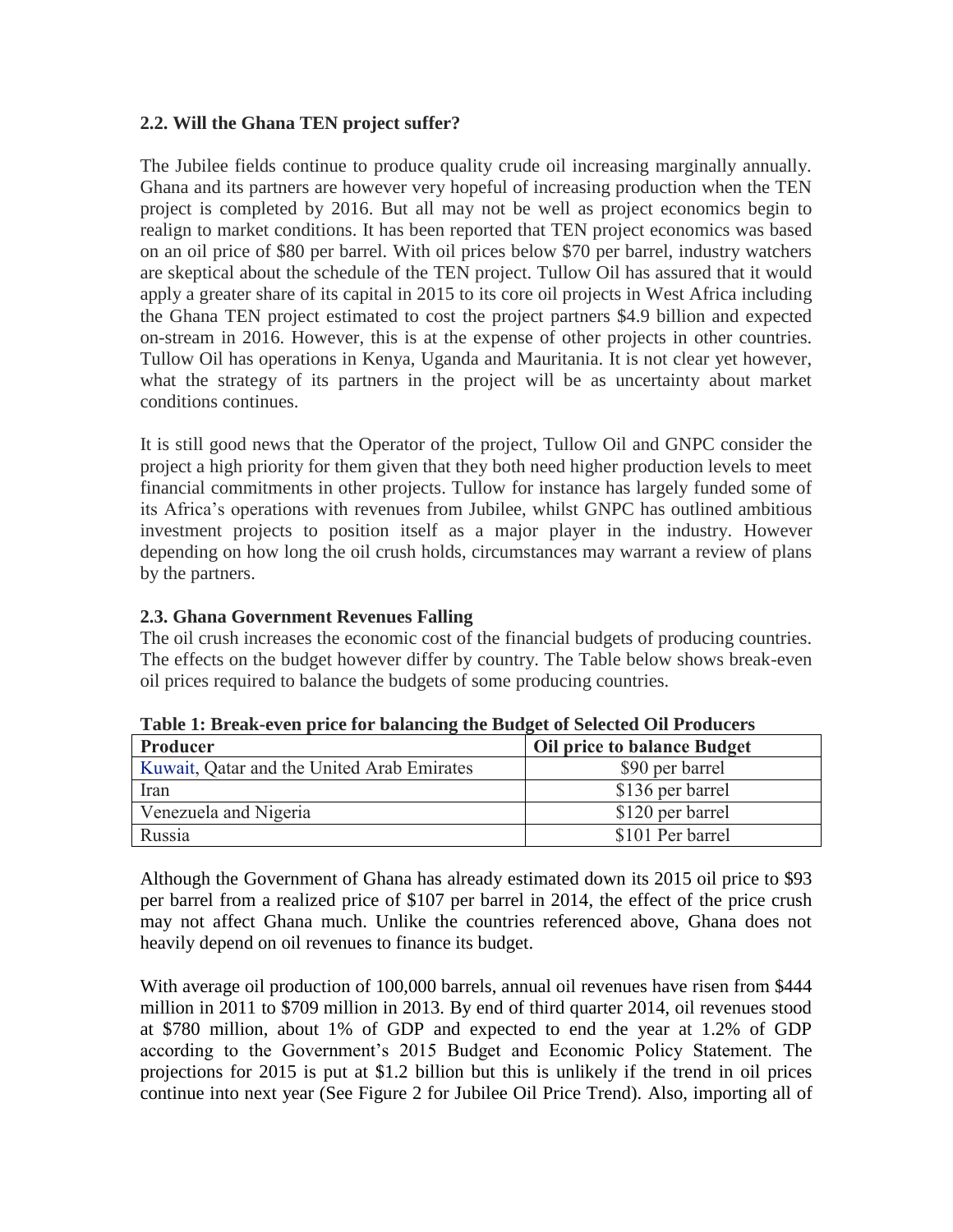its oil consumption, the Government's Budget will get fiscal relief through a reduction in petroleum price subsidies.



# **Figure 2: Quarterly Jubilee Oil Prices**

Source: Ministry of Finance – Annual Reports on the Petroleum Holding Fund, 2012, 2013, 2014.

However, it is important to recognize that major capital projects in Ghana are being financed from oil revenues given that the bulk of the government's budget goes to wages, goods and services. For instance, of the total budget of GHC5.8 billion for the Ministry of Education in 2014, capital budget was only GHC276 million of which oil revenues constituted GHC103.5 million. Similarly, of the total capital budget of GHC233.6 million for the Ministry of Food and Agriculture, oil revenues were GHC52.1 million. For the same year, 78% of the capital budget for the Ministry of Fisheries and Aquaculture came from oil revenues. Furthermore, Government's new Infrastructure Investment Fund (GIIF) relies on 25% of the oil revenues allocated to the annual budget; and any drastic fall in revenues could affect the investment plan of the government. Thus, in spite of the modest levels of oil revenues, it has become a major source of financing the Government's capital budget. In this case, the oil price crush could greatly affect the development fortunes of the country.

# **3.0. Addressing Oil Crush Risks**

# **3.1. Addressing Budgetary Effects**

There are measures the Government of Ghana can fall on to address the budgetary effects of oil the current oil price crush as well as future ones.